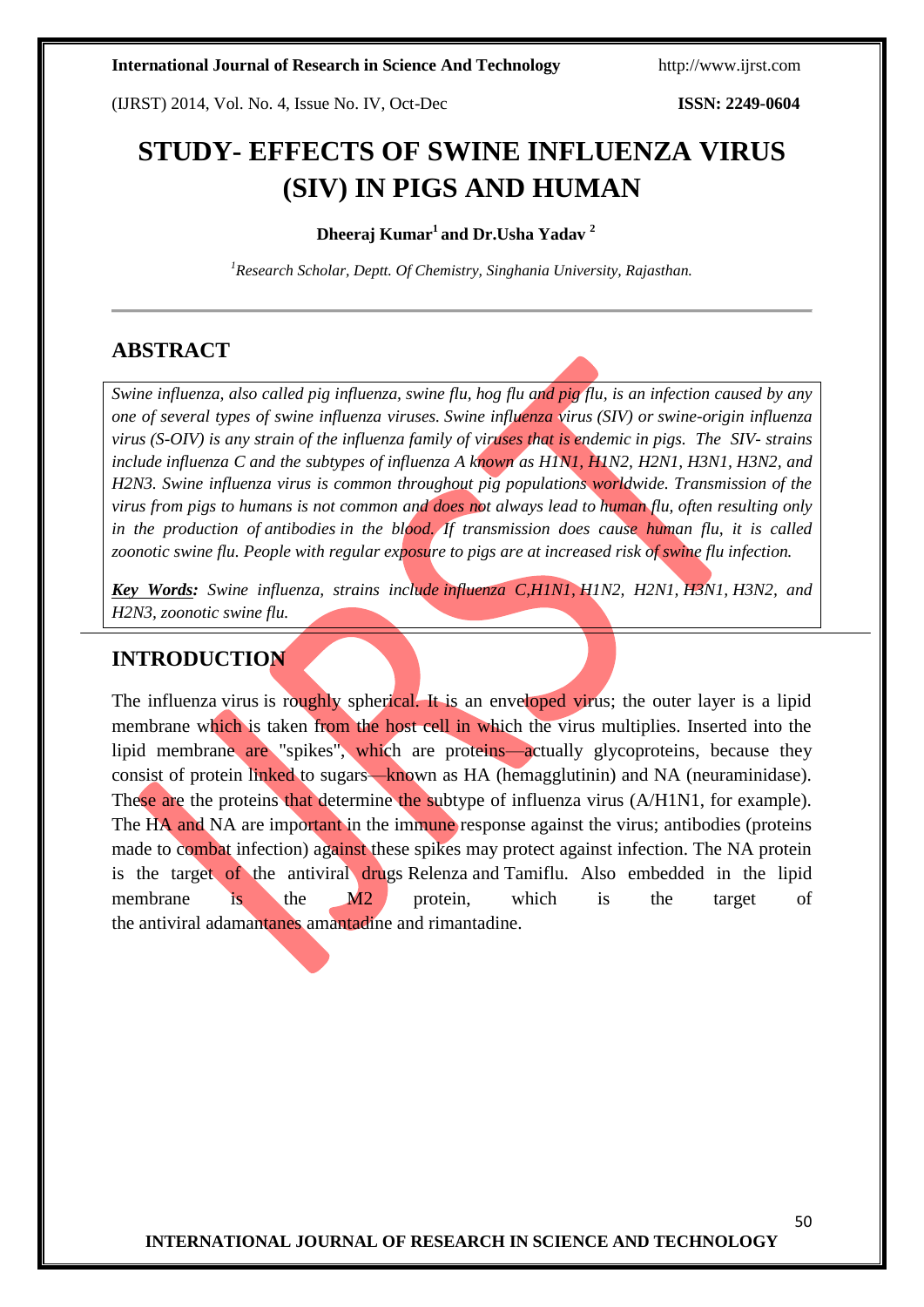(IJRST) 2014, Vol. No. 4, Issue No. IV, Oct-Dec **ISSN: 2249-0604**



**[Electron microscope](http://en.wikipedia.org/wiki/Electron_microscope) image of the [reassorted](http://en.wikipedia.org/wiki/Reassortment) H1N1 influenza virus photographed at the CDC Influenza Laboratory. The viruses are 80–120 [nanometres](http://en.wikipedia.org/wiki/Nanometre) in diameter.**

## **REVIEW OF LITERATURE**

Swine influenza was first proposed to be a disease related to human flu during the 1918 flu pandemic, when pigs became ill at the same time as humans. The first identification of an influenza virus as a cause of disease in pigs occurred about ten years later, in 1930. For the following 60 years, swine influenza strains were almost exclusively H1N1. Then, between 1997 and 2002, new strains of three different subtypes and five different genotypes emerged as causes of influenza among pigs in North America. In 1997–1998, H3N2 strains emerged. These strains, which include genes derived by reassortment from human, swine and avian viruses, have become a major cause of swine influenza in North America. Reassortment between H1N1 and H3N2 produced H1N2. In 1999 in Canada, a strain of H4N6 crossed the species barrier from birds to pigs, but was contained on a single farm.

The H1N1 form of swine flu is one of the descendants of the strain that caused the 1918 flu pandemic As well as persisting in pigs, the descendants of the 1918 virus have also circulated in humans through the 20th century, contributing to the normal seasonal epidemics of influenza. However, direct transmission from pigs to humans is rare, with only 12 recorded cases in the U.S. since 2005. Swine flu has been reported numerous times as a zoonosisin humans, usually with limited distribution, rarely with a widespread distribution. Outbreaks in swine are common and cause significant economic losses in industry, primarily by causing stunting and extended time to market. For example, this disease costs the British meat industry about £65 million every year.

## **2015 INDIA OUTBREAK**

Swine flu outbreaks was reported in India in 2009 and early 2015. The disease affected more than 30,000 people and claimed over a 5,000 lives and in only Ahmedabad claimed over a 1,000 lives. The largest number of deaths due to swine flu is in India's western part. Many states like Delhi, MP, Rajasthan, Gujarat etc has been effected by this virus. In 2015 the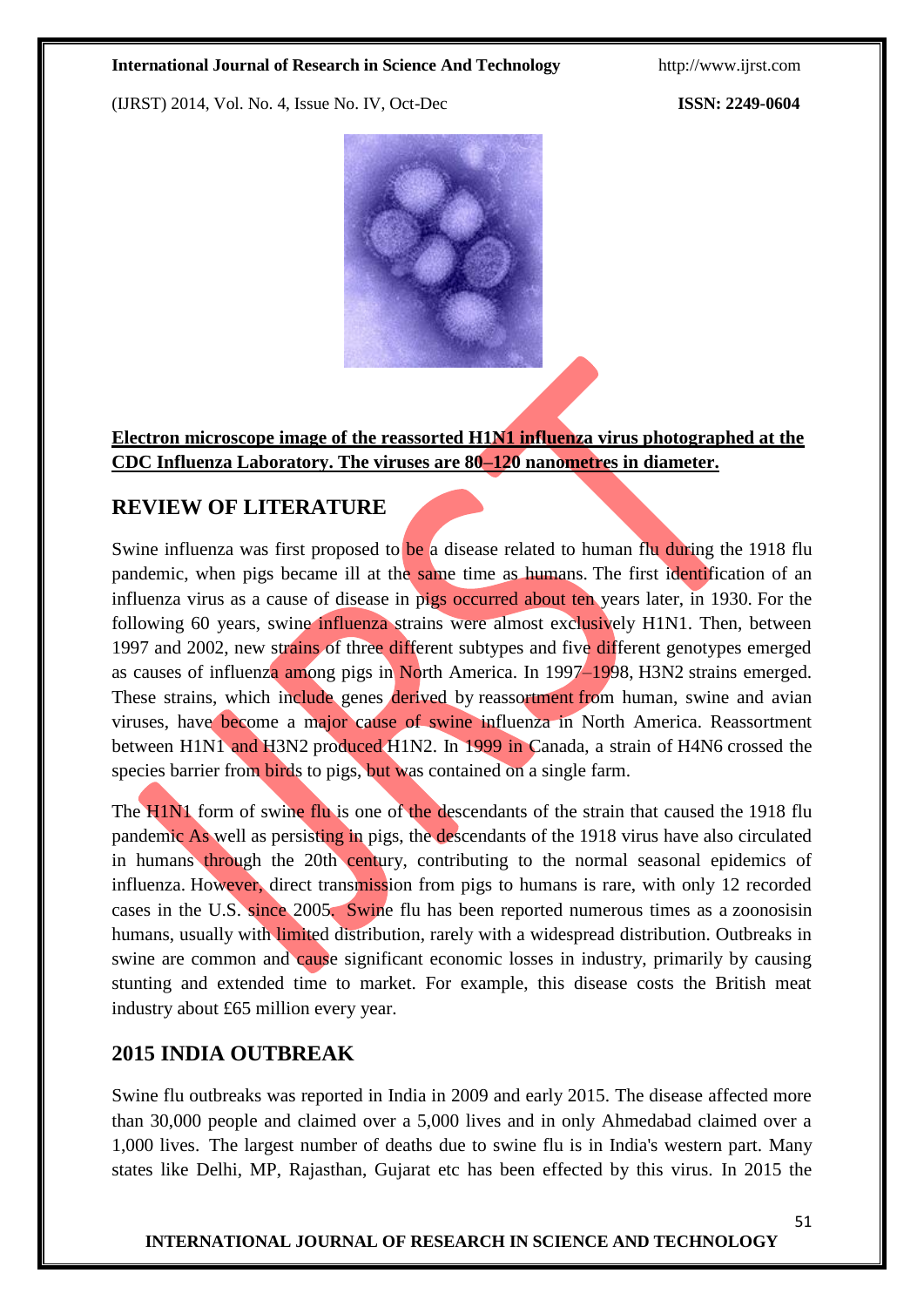(IJRST) 2014, Vol. No. 4, Issue No. IV, Oct-Dec **ISSN: 2249-0604**

instances of Swine Flu substantially increased to five year highs with over 10000 cases reported and 660 deaths in India. The states reporting the highest number of cases and deaths are Rajasthan, Gujarat, Madhya Pradesh, Maharashtra, Delhi, and Telengana.

# **MATERIAL AND METHOD**

Of the three genera of influenza viruses that cause human flu two also cause influenza in pigs, with influenza A being common in pigs and influenza C being rare. Influenza B has not been reported in pigs. Within influenza A and influenza C, the strains found in pigs and humans are largely distinct, although because of reassortment there have been transfers of genes among strains crossing swine, avian, and human species boundaries.

# **INFLUENZA C**

Influenza viruses infect both humans and pigs, but do not infect birds. Transmission between pigs and humans have occurred in the past. For example, influenza C caused small outbreaks of a mild form of influenza amongst children in Japan and California. Because of its limited host range and the lack of genetic diversity in influenza C, this form of influenza does not cause pandemics in humans**.**

# **INFLUENZA A**

Swine influenza is caused by influenza A subtypes H1N1, H1N2, H2N3, H3N1, and H3N2. In pigs, four influenza A virus subtypes (H1N1, H1N2,H3N2 and H7N9) are the most common strains worldwide. In the United States, the H1N1 subtype was exclusively prevalent among swine populations before 1998; however, since late August 1998, H3N2 subtypes have been isolated from pigs.

# **TRANSMISSION**

## **Transmission between pigs:-**

Influenza is quite common in pigs, with about half of breeding pigs having been exposed to the virus in the US. Antibodies to the virus are also common in pigs in other countries.

The main route of transmission is through direct contact between infected and uninfected animals. These close contacts are particularly common during animal transport. [Intensive](http://en.wikipedia.org/wiki/Intensive_farming)  [farming](http://en.wikipedia.org/wiki/Intensive_farming) may also increase the risk of transmission, as the pigs are raised in very close proximity to each other. The direct transfer of the virus probably occurs either by pigs touching noses, or through dried mucus. Airborne transmission through the aerosols produced by pigs coughing or sneezing are also an important means of infection. The virus usually spreads quickly through a herd, infecting all the pigs within just a few days. Transmission may also occur through wild animals, such as [wild boar,](http://en.wikipedia.org/wiki/Wild_boar) which can spread the disease between farms.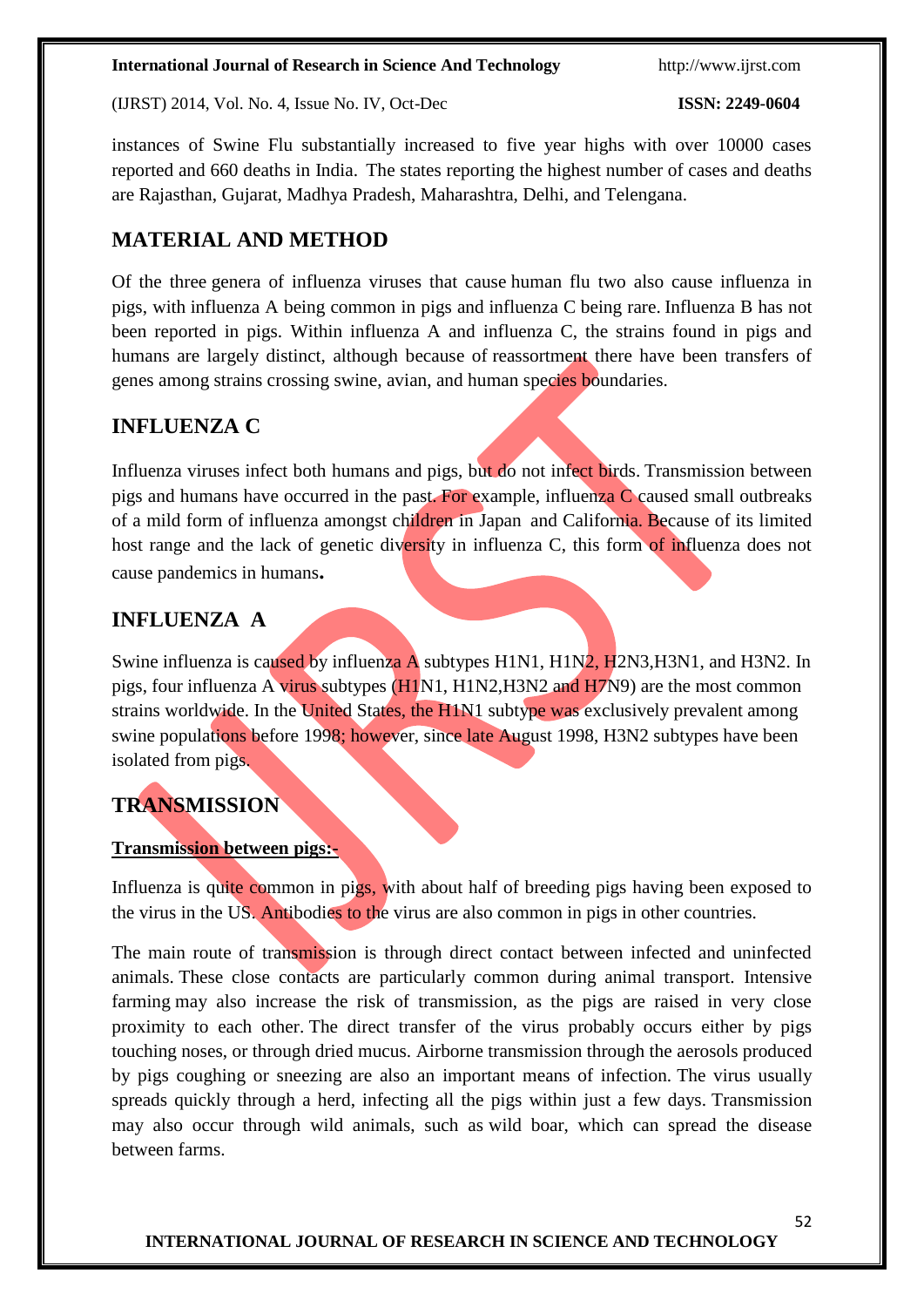(IJRST) 2014, Vol. No. 4, Issue No. IV, Oct-Dec **ISSN: 2249-0604**

# **TRANSMISSION TO HUMANS**

People who work with poultry and swine, especially those with intense exposures, are at increased risk of [zoonotic](http://en.wikipedia.org/wiki/Zoonosis) infection with influenza virus endemic in these animals, and constitute a population of human hosts in which [zoonosis](http://en.wikipedia.org/wiki/Zoonosis) and [reassortment](http://en.wikipedia.org/wiki/Reassortment) can cooccur. Vaccination of these workers against influenza and surveillance for new influenza strains among this population may therefore be an important public health measure

# **INTERACTION WITH AVIAN H5N1 IN PIGS**

Pigs are unusual as they can be infected with influenza strains that usually infect three different species: pigs, birds and humans. This makes pigs a host where influenza viruses might exchange genes, producing new and dangerous strains. Avian influenza virus [H3N2](http://en.wikipedia.org/wiki/H3N2) is [endemic](http://en.wikipedia.org/wiki/Endemic_(epidemiology)) in [pigs](http://en.wikipedia.org/wiki/Pig) in China, and has been detected in pigs in Vietnam, increasing fears of the emergence of new variant strains. [H3N2](http://en.wikipedia.org/wiki/H3N2) evolved from [H2N2](http://en.wikipedia.org/wiki/H2N2) by [antigenic shift.](http://en.wikipedia.org/wiki/Antigenic_shift)



# **MAIN SYMPTOMS OF SWINE FLU IN SWINE**

# **CONCULSION AND RESULT**

## **IN SWINE:-**

In pigs, influenza infection produces [fever,](http://en.wikipedia.org/wiki/Fever) [lethargy,](http://en.wikipedia.org/wiki/Lethargy) [sneezing,](http://en.wikipedia.org/wiki/Sneezing) [coughing,](http://en.wikipedia.org/wiki/Coughing) [difficulty](http://en.wikipedia.org/wiki/Dyspnea)  [breathinga](http://en.wikipedia.org/wiki/Dyspnea)nd decreased appetite. In some cases the infection can cause [abortion.](http://en.wikipedia.org/wiki/Abortion) Although mortality is usually low (around 1–4%), the virus can produce [weight loss](http://en.wikipedia.org/wiki/Weight_loss) and [poor growth,](http://en.wikipedia.org/wiki/Growth_failure) causing economic loss to farmers. Infected pigs can lose up to 12 pounds of body weight over a three- to four-week period.

## **IN HUMANS:-**

Direct transmission of a swine flu virus from pigs to humans is occasionally possible [\(zoonotic](http://en.wikipedia.org/wiki/Zoonosis) swine flu). In all, 50 cases are known to have occurred since the first report in medical literature in 1958, which have resulted in a total of six deaths. Of these six people,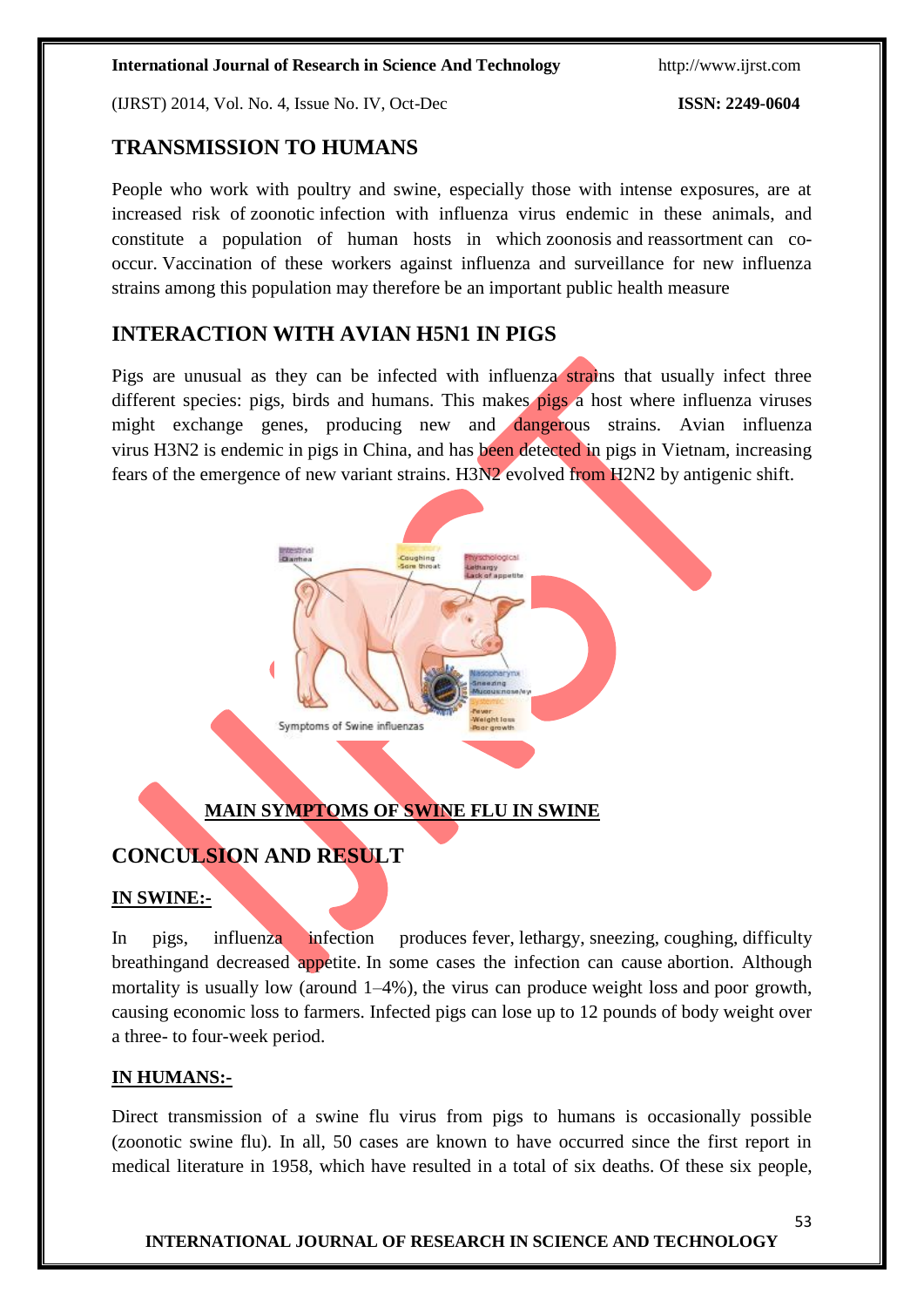(IJRST) 2014, Vol. No. 4, Issue No. IV, Oct-Dec **ISSN: 2249-0604**

one was pregnant, one had [leukemia,](http://en.wikipedia.org/wiki/Leukemia) one had [Hodgkin's lymphoma](http://en.wikipedia.org/wiki/Hodgkin%27s_lymphoma) and two were known to be previously healthy. Despite these apparently low numbers of infections, the true rate of infection may be higher, since most cases only cause a very mild disease, and will probably never be reported or diagnosed.

# **Symptoms of Swine Flu** Fever Nasopharynx<br>-Runny nose vchological -sychological<br>-Lethargy<br>-Lack of appetite -Sore throat -Coughing Nausea Vomiting Intestinal<br>-Diarrhea

The most common cause of death is [respiratory failure.](http://en.wikipedia.org/wiki/Respiratory_failure) Other causes of death are [pneumonia](http://en.wikipedia.org/wiki/Pneumonia) (leading to [sepsis\)](http://en.wikipedia.org/wiki/Sepsis), high fever (leading to neurological problems), [dehydration](http://en.wikipedia.org/wiki/Dehydration) (from excessive vomiting and [diarrhea\)](http://en.wikipedia.org/wiki/Diarrhea), electrolyte [imbalance](http://en.wikipedia.org/wiki/Electrolyte_imbalance) and [kidney failure.](http://en.wikipedia.org/wiki/Renal_failure) Fatalities are more likely in young children and the elderly.

# **PREVENTION**

Prevention of swine influenza has three components: prevention in swine, prevention of transmission to humans, and prevention of its spread among humans.

## **IN SWINE:-**

Methods of preventing the spread of influenza among swine include facility management, herd management, and vaccination [\(ATCvet](http://en.wikipedia.org/wiki/ATCvet) code: [QI09AA03\)](http://en.wikipedia.org/wiki/ATCvet_code_QI09). Because much of the illness and death associated with swine flu involves secondary infection by other pathogens, control strategies that rely on vaccination may be insufficient.

## **IN HUMANS**

## **PREVENTION OF PIG-TO-HUMAN TRANSMISSION**

Swine can be infected by both avian and human flu strains of influenza, and therefore are hosts where the [antigenic shifts](http://en.wikipedia.org/wiki/Antigenic_shift) can occur that create new influenza strains.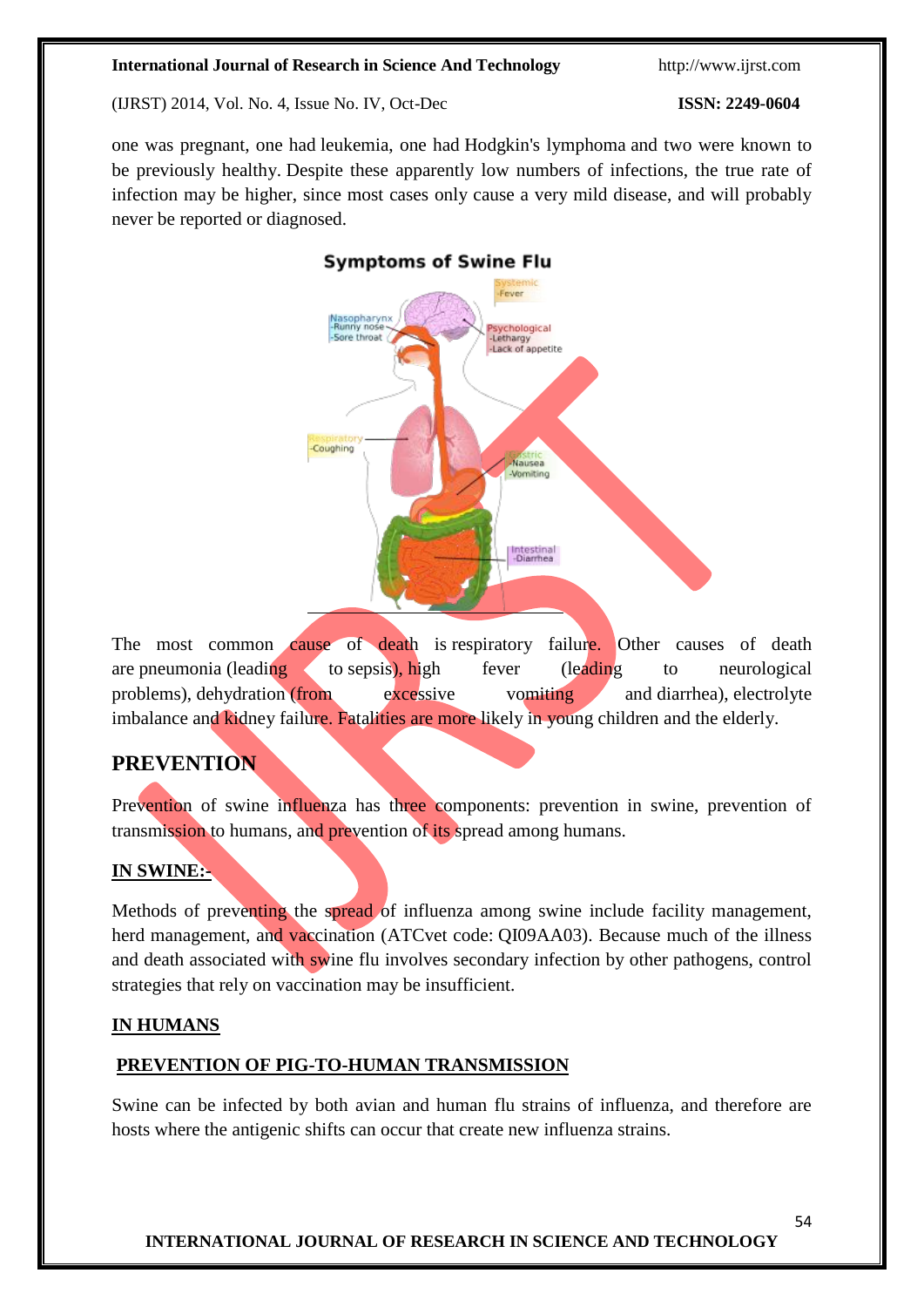#### (IJRST) 2014, Vol. No. 4, Issue No. IV, Oct-Dec **ISSN: 2249-0604**

The transmission from swine to humans is believed to occur mainly in swine farms, where farmers are in close contact with live pigs. Although strains of swine influenza are usually not able to infect humans, this may occasionally happen, so farmers and veterinarians are encouraged to use face [masks](http://en.wikipedia.org/wiki/Surgical_mask) when dealing with infected animals. The use of vaccines on swine to prevent their infection is a major method of limiting swine-to-human transmission. Risk factors that may contribute to swine-to-human transmission include smoking and, especially, not wearing gloves when working with sick animals, thereby increasing the likelihood of subsequent hand-to-eye, hand-to-nose or hand-to-mouth transmission.



#### **PREVENTION OF HUMAN-TO-HUMAN TRANSMISSION**

Influenza spreads between humans when infected people cough or sneeze, then other people breathe in the virus or touch something with the virus on it and then touch their own face. "Avoid touching your eyes, nose or mouth. Germs spread this way." Swine flu cannot be spread by pork products, since the virus is not transmitted through food. The swine flu in humans is most contagious during the first five days of the illness, although some people, most commonly children, can remain contagious for up to ten days. Diagnosis can be made by sending a specimen, collected during the first five days, for analysis.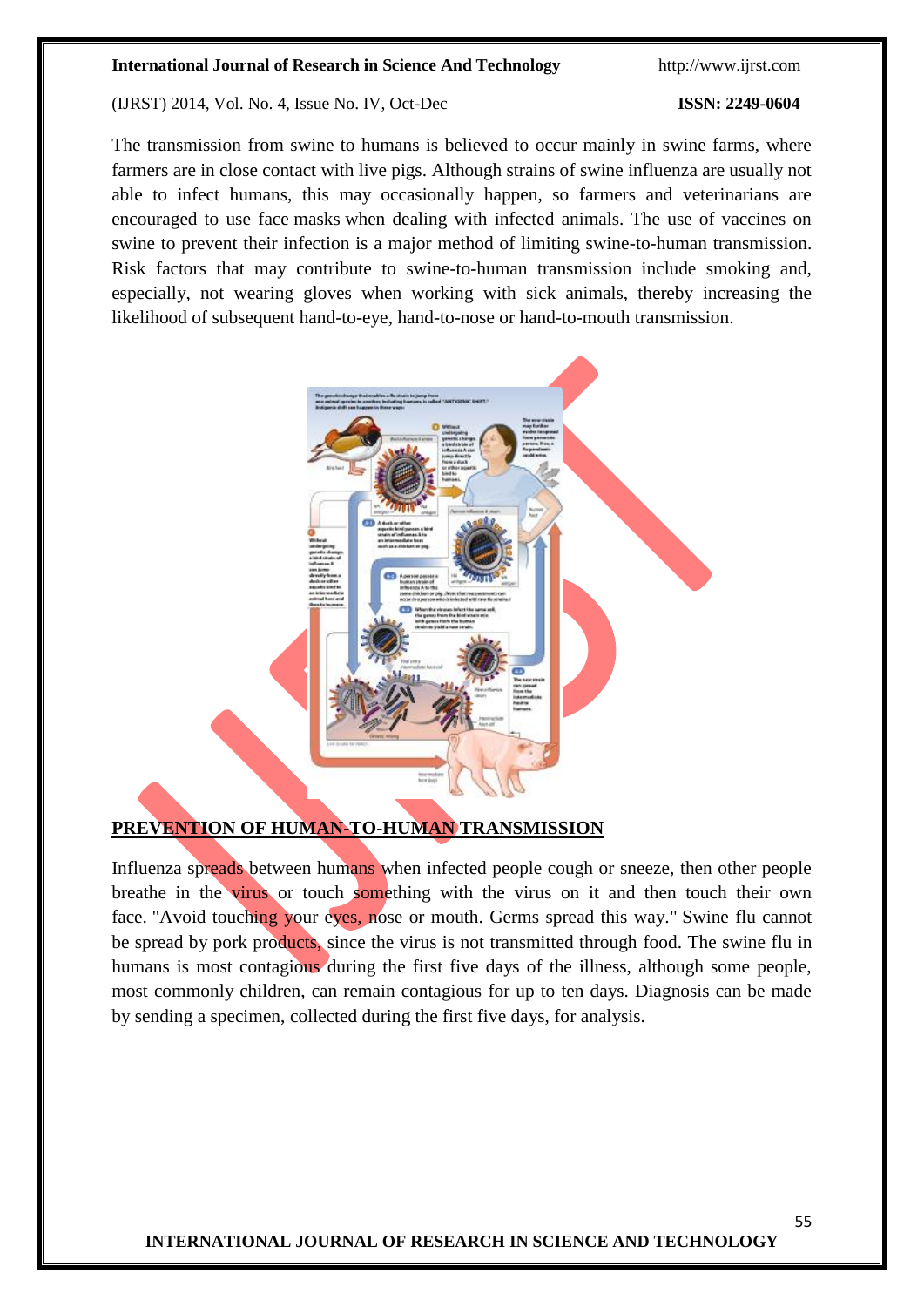(IJRST) 2014, Vol. No. 4, Issue No. IV, Oct-Dec **ISSN: 2249-0604**

**Thermal imaging camera and screen, photographed in an airport terminal in Greece – thermal imaging can detect elevated body temperature, one of the signs of the virus H1N1 (swine influenza).**



# **VACCINATION**

[Vaccines](http://en.wikipedia.org/wiki/Vaccine) are available for different kinds of swine flu. The U.S. [Food and Drug](http://en.wikipedia.org/wiki/Food_and_Drug_Administration)  [Administration](http://en.wikipedia.org/wiki/Food_and_Drug_Administration) (FDA) approved the new swine flu vaccine for use in the United States on September 15, 2009. Studies by the [National Institutes of Health](http://en.wikipedia.org/wiki/National_Institutes_of_Health) show a single dose creates enough antibodies to protect against the virus within about 10 days.

In the aftermath of the 2009 pandemic, several studies were conducted to see who received influenza vaccines. These studies show that whites are much more likely to be vaccinated for seasonal influenza and for the H1N1 strain than African Americans this could be due to several factors. Historically, there has been mistrust of vaccines and of the medical community from African Americans. Many African Americans do not believe vaccines or doctors to be effective. This mistrust stems from the exploitation of the African American communities during studies like the [Tuskegee study.](http://en.wikipedia.org/wiki/Tuskegee_syphilis_experiment) Additionally, vaccines are typically administered in clinics, hospitals, or doctor's offices. Many people of lower socioeconomic status are less likely to receive vaccinations because they do not have health insurance.



 **U.S. President Ford receives a swine flu vaccination**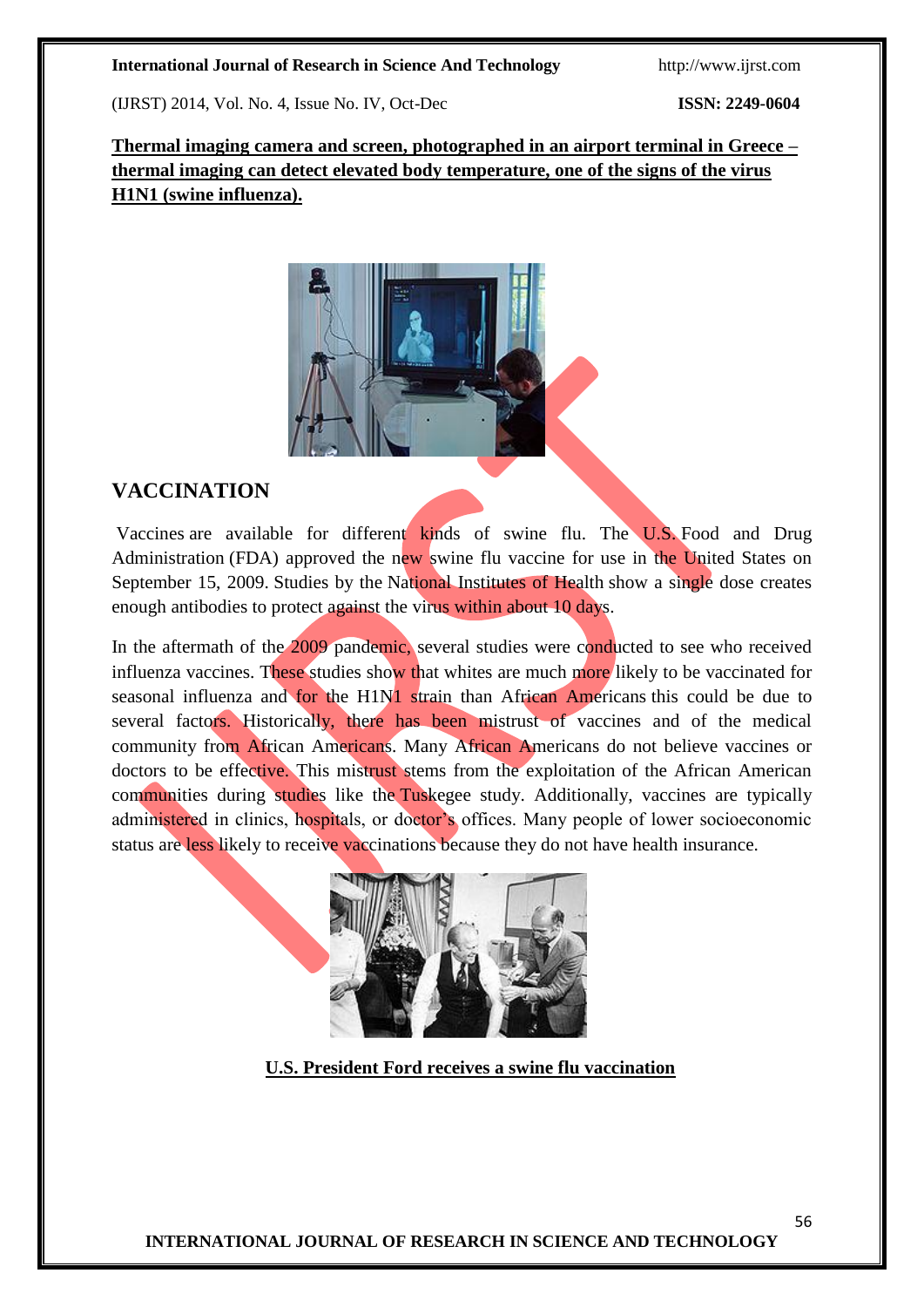(IJRST) 2014, Vol. No. 4, Issue No. IV, Oct-Dec **ISSN: 2249-0604**

## **TREATMENT**

### **IN SWINE:-**

As swine influenza is rarely fatal to pigs, little treatment beyond rest and supportive care is required. Instead, veterinary efforts are focused on preventing the spread of the virus throughout the farm, or to other farms. Vaccination and animal management techniques are most important in these efforts. Antibiotics are also used to treat this disease, which although they have no effect against the influenza virus, do help prevent bacterial [pneumonia](http://en.wikipedia.org/wiki/Pneumonia) and other [secondary infections](http://en.wikipedia.org/wiki/Secondary_infection) in influenza-weakened herds.

### **IN HUMANS:-**

If a person becomes sick with swine flu, antiviral drugs can make the illness milder and make the patient feel better faster. They may also prevent serious flu complications. For treatment, antiviral drugs work best if started soon after getting sick (within two days of symptoms). Beside antivirals, supportive care at home or in a hospital focuses on controlling fevers, relieving pain and maintaining fluid balance, as well as identifying and treating any secondary infections or other medical problems. The U.S. Centers for Disease Control and [Prevention](http://en.wikipedia.org/wiki/Centers_for_Disease_Control_and_Prevention) recommends the use of [oseltamivir](http://en.wikipedia.org/wiki/Oseltamivir) (Tamiflu) or [zanamivir](http://en.wikipedia.org/wiki/Zanamivir) (Relenza) for the treatment and/or prevention of infection with swine influenza viruses; however, the majority of people infected with the virus make a full recovery without requiring medical attention or antiviral drugs. The virus isolated in the 2009 outbreak have been found resistant to [amantadine](http://en.wikipedia.org/wiki/Amantadine) and [rimantadine.](http://en.wikipedia.org/wiki/Rimantadine)

| Antiviral drugs | <b>Arbidol</b>                    |
|-----------------|-----------------------------------|
|                 | <b>Adamantane</b> derivatives     |
|                 | Amantadine                        |
|                 | Rimantadine                       |
|                 | Neuraminidase inhibitor           |
|                 | Oseltamivir                       |
|                 | Laninamivir<br>$\bullet$          |
|                 | Peramivir                         |
|                 | Zenamivir<br>$\bullet$            |
|                 | Peramivir (Experimental)          |
| Vaccines        | Flumist                           |
|                 | Fluzone                           |
|                 | Pandemrix                         |
| Outbreaks H5N1  | Croatia (2005)                    |
|                 | India (2006)                      |
|                 | UK (2007)<br>$\bullet$            |
|                 | West Bengal (2008)<br>$\bullet$   |
| Pandemics HIN1  | 1918 ("Spanish flu")<br>$\bullet$ |
|                 | 2009 ("Swine flu")                |